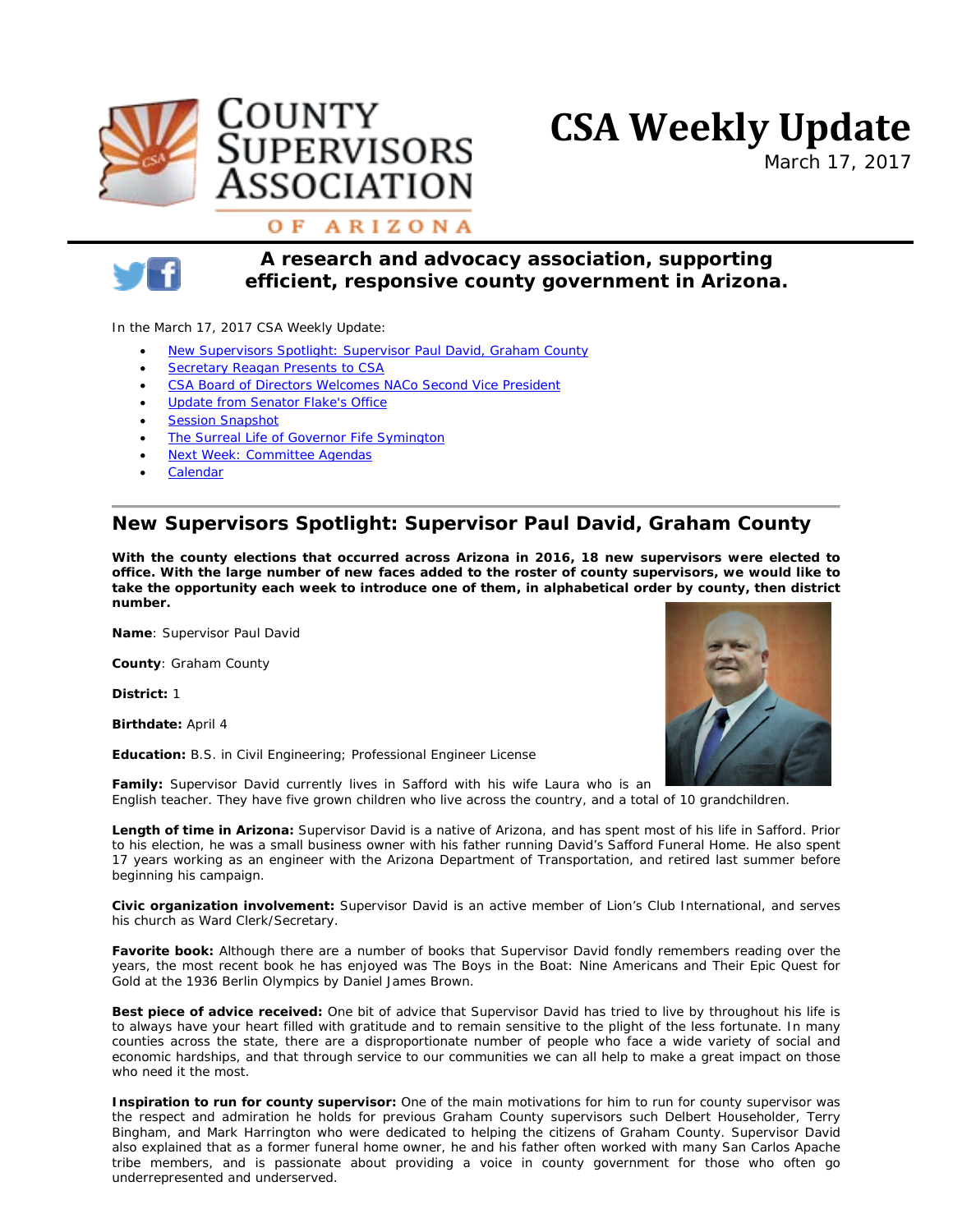**Favorite place in Graham County:** For Supervisor David, his family cabin located on Mount Graham is his favorite place to escape to. Not only does it provide a cool respite during the blistering summer months, it also allows him to spend quality time with his family and friends away from the hustle and bustle of daily life.

**Most admired Arizona political figure:** Supervisor David noted that one of his most admired and respected Arizona political figures is "One-Eyed" Jack Williams, who is most well known as a radio announcer, a two-term Mayor of Phoenix, as well as three-term Governor of Arizona. He explained that Mr. Williams seemed to be "one of the last straight shooters" who didn't act like a typical bureaucrat, and demonstrated no guile or chicanery in his approach to Arizona politics and government.

#### Top

### <span id="page-1-0"></span>**Secretary Reagan Presents to CSA**



On Thursday, Arizona Secretary of State Michele Reagan addressed the CSA Board of Directors regarding elections procedures and her plans for a new voter information system. The new information system, to be known as the Arizona Voter Information Database (AVID), will provide more comprehensive voter information than the current system. Secretary Reagan pointed out that the current system is ten years old and uses a computer program that only a handful of programmers within the state know how to work with. Secretary Reagan said that the cost to counties of installing and maintaining AVID was unknown, but AVID's rollout would follow the current payment

model, wherein the state pays to develop the voter information system and counties have the option to subscribe to it. Secretary Reagan also said regarding subscription fees there would be two price points, one if all the counties, including Maricopa and Pima counties, opt into the system, and the other if Maricopa and Pima counties decline to do so.

Maricopa and Pima currently use their own voter information systems. In response to a question about

the state simply adopting one of their systems, Secretary Reagan stated that Maricopa's system did not provide all the desired functionality while Pima's was too proprietary for adoption. According to Reagan AVID will be able to communicate with Maricopa and Pima's systems. AVID will be an "off the shelf" system so that upgrades can be implemented without expensive development of brand new hardware and programs. AVID will also be mobile-friendly and enable voters to find up to date information about their voter registration status and polling place locations. Secretary



Reagan said that once installed, AVID would efficiently provide a wealth of election data to voters, elected officials and the public at large.

Top



### <span id="page-1-1"></span>**CSA Board of Directors Welcomes NACo Second Vice President**

On Thursday, the National Association of Counties' (NACo) Second Vice President and San Diego, California's District One Supervisor, Greg Cox, presented to CSA's monthly Board of Directors meeting. Supervisor Cox described NACo's mission to advocate with and for counties across the United States, and provided updates on the organization's advocacy efforts at the federal level which include protecting the tax-exempt status of municipal bonds, the promotion of county surface transportation priorities, and helping to protect the federal-statelocal partnership for Medicaid. Supervisor Cox also emphasized the benefits of becoming a member of the organization, as well as the opportunity for county supervisors to be nominated to a NACo policy steering committee where they can play an important role in the development of national policy issues affecting counties, as well as represent Arizona on a national level.

Supervisor Greg Cox has served as the county supervisor for San Diego's first district since 1995. He has been active in NACo since 2002 and has served on the association's Board of Directors. Supervisor Cox is the only elected official in California to have been elected by his peers to serve as both the President of the California State Association of Counties and the President of the League of California Cities. In 2016, Greg Cox was elected as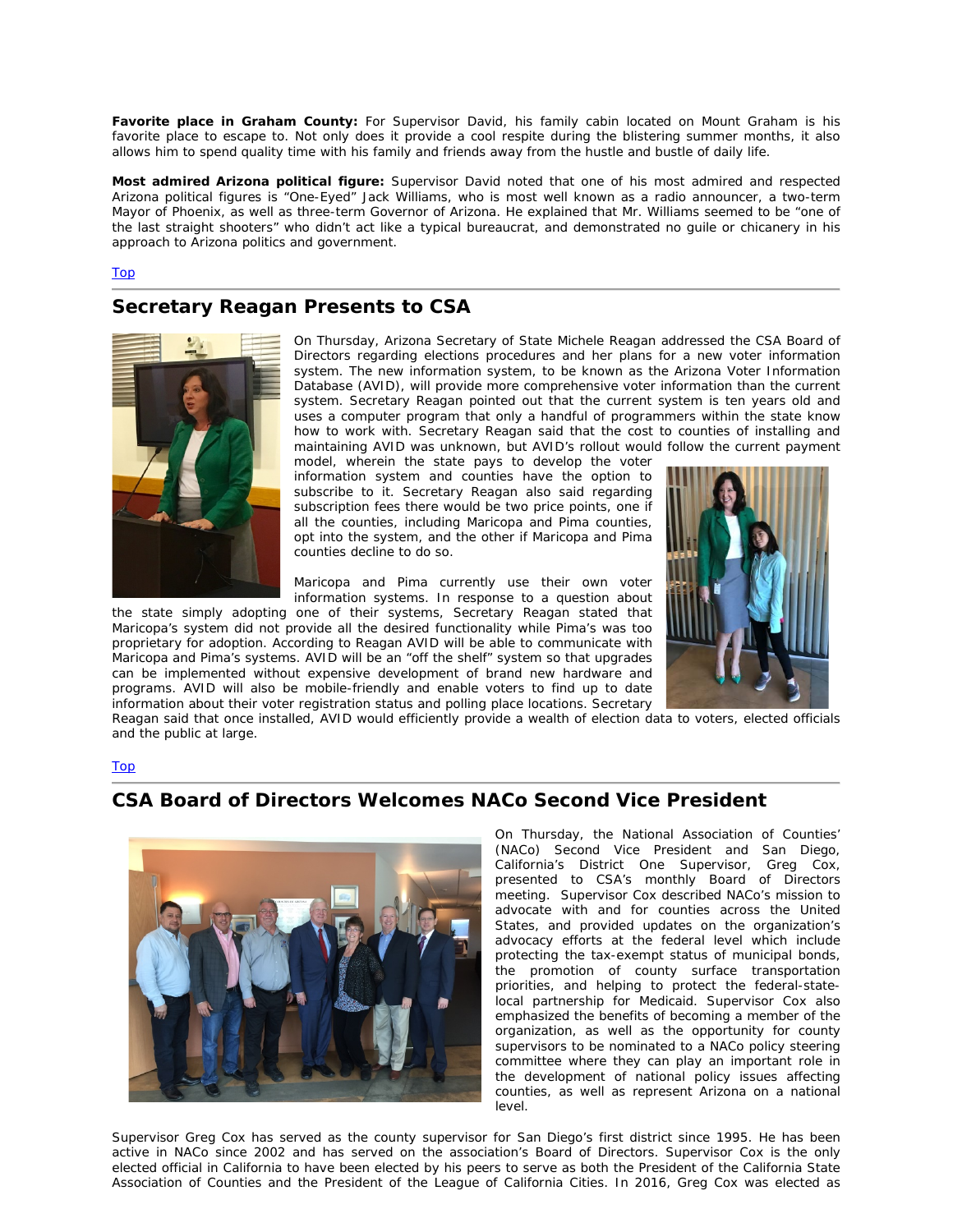NACo's Second Vice President, and continues to work toward the implementation of innovative and comprehensive ways to deliver valuable services, not only for his county but counties across the nation.

For more information and to find out how to get involved in NACo steering committees, click [here.](http://www.naco.org/sites/default/files/documents/Get_Involved_NEW_2015.pdf)

#### Top

## <span id="page-2-0"></span>**Update from Senator Flake's Office**

On Thursday, Director of Outreach for Senator Jeff Flake's Office, Buchanan Davis, presented to our CSA Board of Directors meeting.

Davis spoke about issues of common interest between Senator Flake and the counties. He encouraged counties to reach out to Senator Flake regarding issues he should engage in or meetings that it would be useful for him or his staff to attend. In response to a question about Senator Flake's plans for spring break, Davis indicated he would be in Arizona for at least part of the time but said he did not know the senator's exact schedule.

#### Top



## **Session Snapshot**

Today marks the 68<sup>th</sup> day of the 53rd Legislative Session.

There is just one week left of regular hearings in both chambers to hear the remaining bills that originated in the opposite chamber. After that, the only thing that stands between legislators and the summer is finalizing a state budget. Last year the Legislative Session ended on May 7, 2016 and the year before that, legislators finished working on April 3. With the summer temperatures already hitting 1700 West Washington Street, legislators and staff are feeling the heat in more ways than one.

As always, our staff will continue to analyze and monitor each bill as it moves through the process and we will determine if it has an impact on our counties.

For more information on legislative deadlines, please [click here.](http://www.azleg.gov/alispdfs/senatedeadlines.pdf)

#### Top

## <span id="page-2-1"></span>**The Surreal Life of Governor Fife Symington**

Have you ever been curious to learn more about Arizona's 19th Governor, Fife Symington? Then look no further than the Arizona Capitol Museum's special exhibit which opened on February 9. The former Governor himself was there to inaugurate the display, which is located on the third floor museum addition at the Arizona Capitol Museum/Arizona State Library.

A chronicling of the life and times of John Fife Symington III has been put on display thanks to a literal treasure trove of memorabilia and family mementoes discovered in a trunk belonging to his mother. Items on display at the exhibit include the trunk itself, family photos and letters, political campaign material, the Bronze Star received for his military service during



the Vietnam War, and more. The exhibit is expected to run through the end of May, and is free to the public.

To find out more information on exhibit hours and location, please follow this [link.](https://www.azlibrary.gov/azcm)

**Sources: [AZ Family](http://www.azfamily.com/story/34456649/arizona-capitol-museum-to-open-exhibit-on-ex-gov-symington) & [Facebook Photo of Gov. Symington](https://www.facebook.com/pg/AZCapitolMuseum/photos/)**